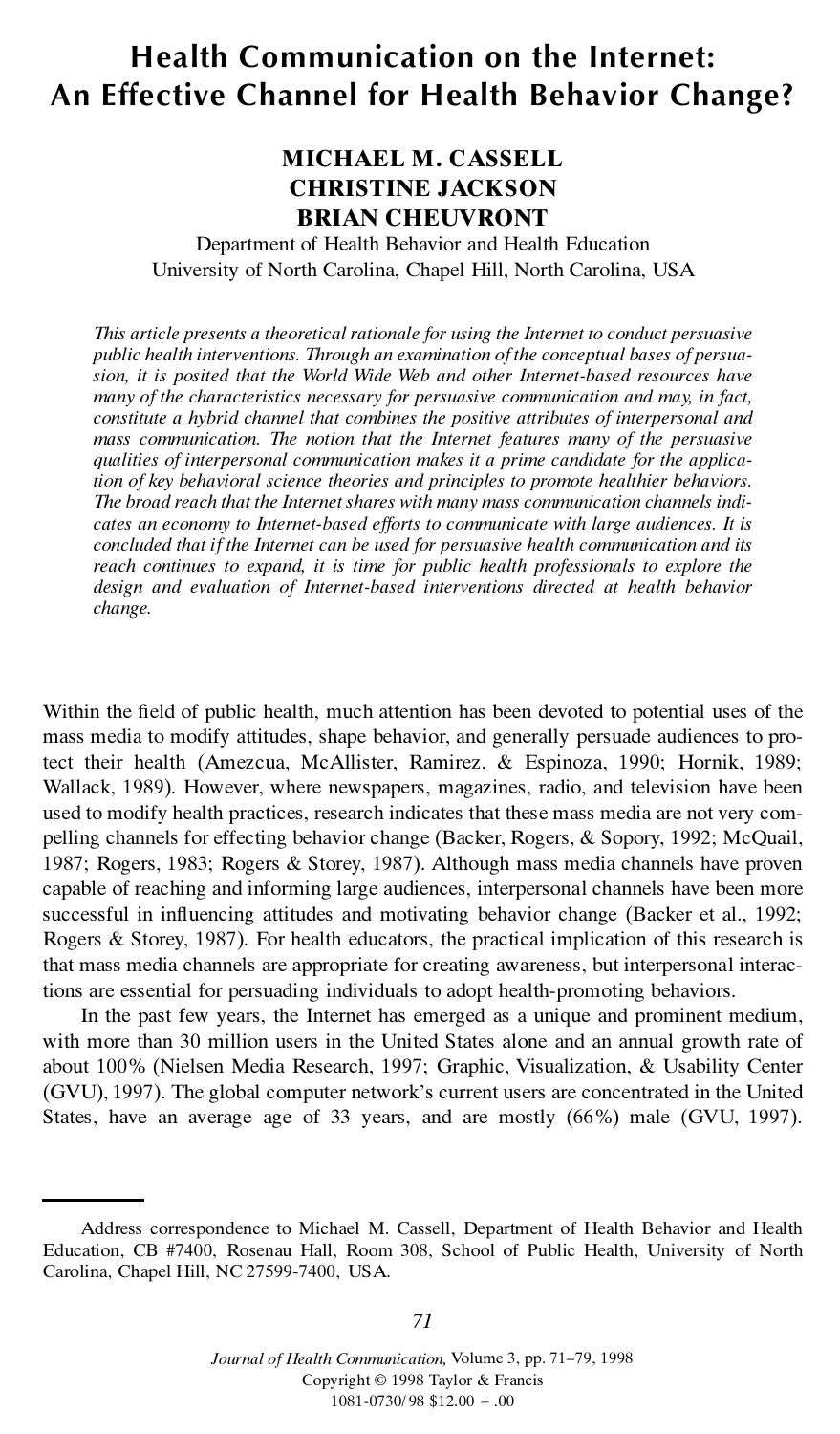Although the average household income of network users has dropped slightly in the past year, it remains high, at \$69,000 (Public Broadcasting System, 1997). By the year 2000, as many as 250 million people are expected to have Internet access (GVU, 1997).

Public health professionals are currently seeking to take advantage of the Internet's capacity to serve as a virtual clearinghouse for health information (Chamberlain, 1996). Health statistics and disease information are widely available to health professionals and the public through the Internet, and investigators are beginning to explore the channel's capacity to foster "virtual" communities by enabling persons with common health interests to maintain electronic contact (Chamberlain, 1996; Shannon & Dwyer, 1996). Nevertheless, little has been done to take advantage of the Internet's potential as a site for public health intervention and research (Chamberlain, 1996). Most notably, there is a lack of Internet-based research directed at encouraging users to pursue healthier behaviors. This limited attention to the Internet as a site for public health intervention may be due partially to the perception that it is another form of mass media and is therefore limited in its capacity to facilitate behavior change. Yet, to focus narrowly on the Internet's impressive reach and storage capacity, and to consider it simply a new and popular mass medium, may be to overlook important characteristics that portend a much greater promise for the channel. In fact, the ability of the Internet to provide immediate, transactional feedback suggests that it can be used as a global conduit for health communications and, therefore, as a potentially powerful medium for conducting and evaluating large-scale interventions aimed at modifying health-related behaviors.

In this article, we propose a theoretical rationale for using the Internet as a channel for public health communications. We examine the concept of persuasion from a theoretical perspective, positing that the World Wide Web and other Internet-based resources have many of the characteristics necessary for persuasive communication and may, in fact, constitute a hybrid channel with attributes of interpersonal and mass communication. We then consider the applicability of key behavioral science theories and principles to Internet based health communications. The Internet's broad reach allows Internet-based programs to communicate with large audiences. If the Internet can be used for persuasive health communication and its reach continues to expand, then it makes good sense for public health professionals to consider issues in the design and evaluation of Internet-based intervention for health behavior change.

#### **The Nature of Persuasive Communication**

The relevance of persuasive communication to health educators lies ultimately in its proposed effect: change in an individual's attitudes toward specific behaviors (Simons, 1976; Smith, 1982). While there is not consensus on a definition of attitude, there is agreement that attitudes are composed of evaluations of people, events, products, policies, institutions, or behaviors (Ajzen & Fishbein, 1980; Audi, 1974; Bagozzi, 1978; Bagozzi, Tybout, Craig, & Sternthal, 1979; Breckler, 1984; Lalljee, Brown, & Ginsburg, 1984; Maze, 1973; O'Keefe, 1990). There is also agreement that attitudes are learned, relatively enduring mental states that can exert a strong influence on behavior (O'Keefe, 1990). Adoption of an attitude will not ensure that an individual will enact a specific behavior; rather, attitudes are thought to predispose individuals to choose certain actions over others (Ajzen & Fishbein, 1980; O'Keefe, 1990). Because attitudes are thought to play a major role in shaping and predicting behavior (Ajzen & Fishbein, 1980; O'Keefe, 1990), and because these mental states are thought to be resilient (Kelman, 1961; Smith, 1982), persuasive communications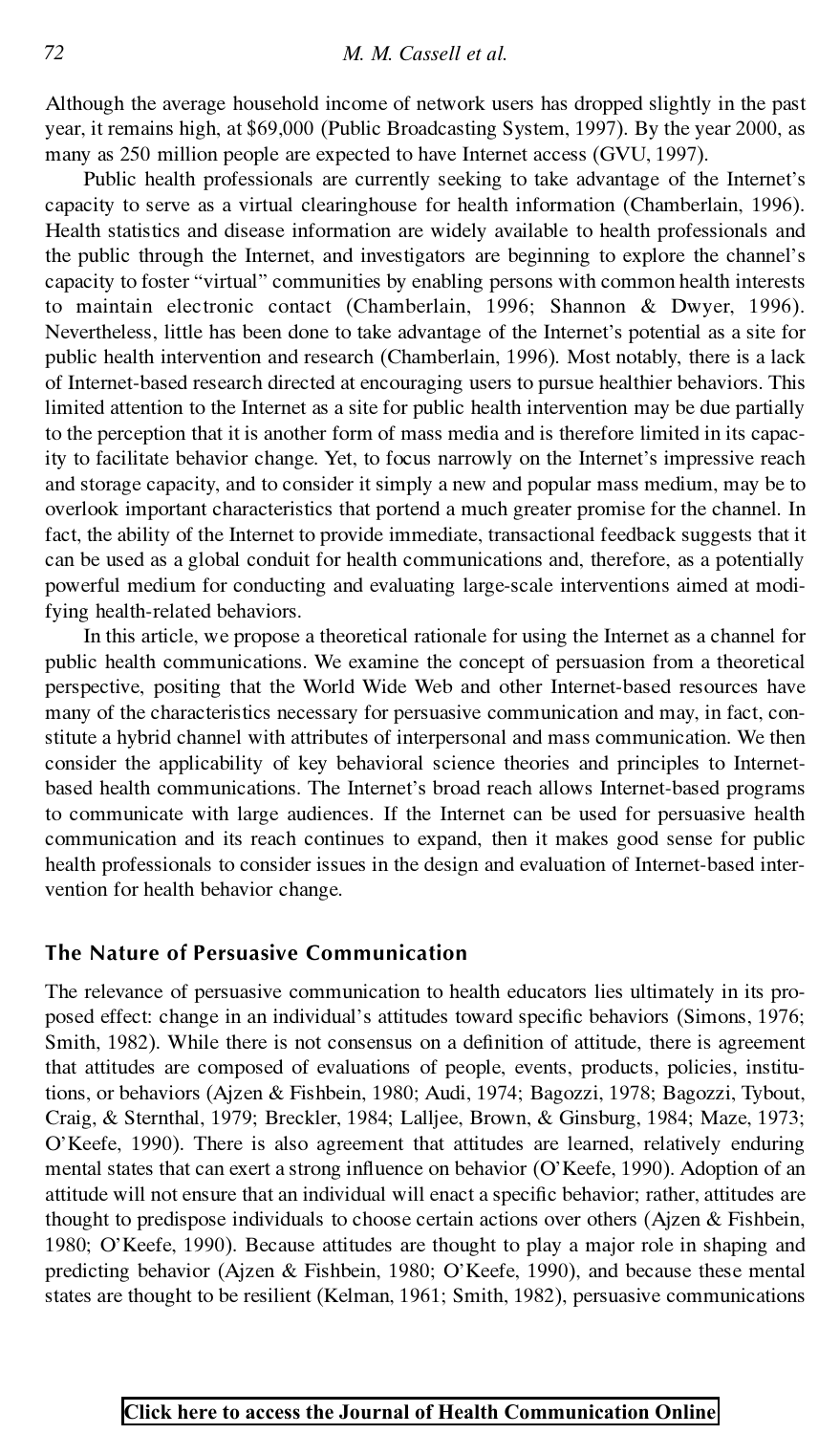are considered capable of providing individuals with internal cues to engage in healthier behaviors (O'Keefe, 1990).

The key to the proposed effectiveness of persuasion as a form of social influence lies in its ability to effect the internalization of specific attitudes (O'Keefe, 1990; Smith, 1982). In writing about the nature and impacts of different forms of social influence, Kelman (1961) defined internalization as the private acceptance of external influence such that individuals perceive the influence as compatible with their preexisting attitudes. These preexisting attitudes play a determining role in how people respond to health communications and other forms of social influence. Kelman argued that, over time, internalized attitudes cue behaviors in the absence of external influence, obviating a continued need for external pressures and prompts (Kelman, 1961). Thus, persuasion can effect enduring change in individuals' attitudes, and consequently it has the capacity to effect behavior change.

The social influence literature distinguishes between persuasive and coercive forms of influence. Coercive forms of social influence can effect behavior change more directly and immediately than persuasive forms, which emphasize internalization (Kelman, 1961; Smith, 1982). However, persuasion has distinct practical advantages over coercion that extend beyond its ethical advantages. According to Kelman (1961), coercion is a less powerful form of social influence in the long term because it relies on the presence of an authority figure to activate and reinforce behavior. Suppose, for example, that an employee who smokes decided to quit smoking at work because she believed that failure to comply with workplace antismoking policies would have negative repercussions. In this example, smoking cessation is situation specific and contingent on the employee's concern about detection by superiors or coworkers. However, since the decision not to smoke was driven by a context-specific perceived need to comply rather than by a deeper internal evaluation that smoking is unhealthy and undesirable, the employee could continue to smoke in other contexts (Kelman, 1961; Smith, 1982). In this case, a persuasive intervention aimed at encouraging individuals to adopt and internalize attitudes that would undermine smoking behavior might prove more fruitful.

For a health communication to be persuasive, it must be both transactional and response dependent. Communication is transactional when it allows for give and take between persuader and persuadee and allows both parties to bring something to the exchange (Smith, 1982). Thus, to be persuasive, a communication must (a) motivate the receiver to actively attend to messages and perceive and interpret their content, (b) include iterative and transactional solicitation of feedback from audience members, and (c) activate elaboration of message arguments and counterarguments to encourage individuals to move through the process of attitude change (McGuire, 1978, 1989; O'Keefe, 1990; Smith, 1982). The persuasive process requires that individuals "tune in" to a message, attend to its content, comprehend its arguments, agree with what they hear, yield to the advocated positions, and retrieve the adopted attitudes for future applications to decision making and action (McGuire, 1978, 1989). As Smith (1982, p. 5) notes, "with each exchange of messages, the participants grow and change . . . thus, from a transactional point of view, the process of persuasion is characterized by a spiral of changing feelings and beliefs on the part of each communicator."

A second and related dimension of persuasive communication is its response dependence. Because attention to, adoption of, and elaboration of a specific message depend on the participation of the receiver of a persuasive communication, persuasion must be viewed as a receiver-driven process that is dependent on a series of responses from the per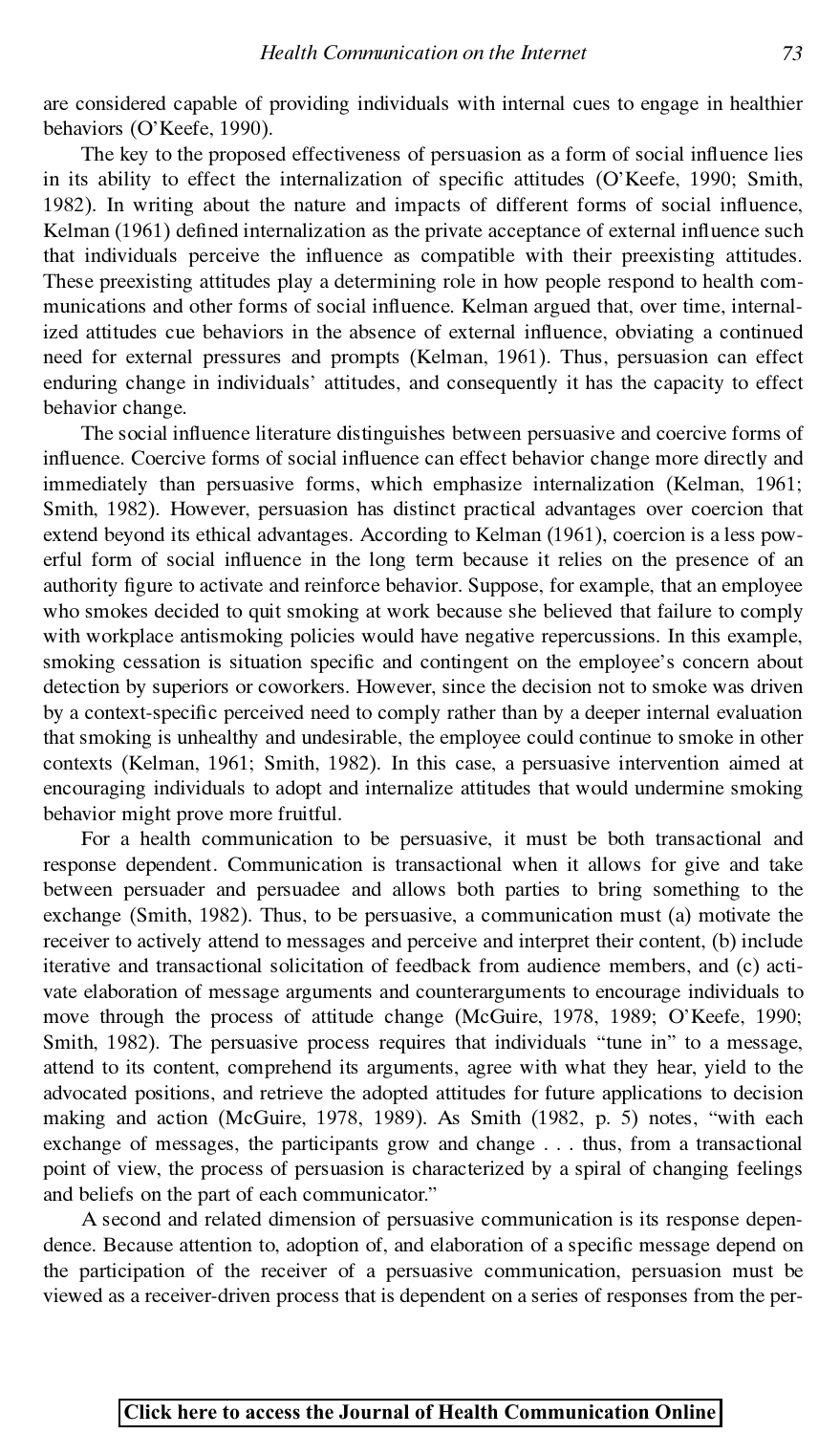suadee (Simons, 1976; Smith, 1982). To take this argument to its logical conclusion, "we do not persuade others at all; we only provide the stimuli with which they can persuade themselves" (Simons, 1971, p. 232). Therefore, a communicator can send persuasive messages without the intent to persuade and can fail to persuade when the intention is present. The recipient of a persuasive message is always free to participate or not participate in the process of persuasion. However, messages perceived as relevant to or congruent with existing attitudes or needs are more likely to facilitate personal involvement in the persuasion process (O'Keefe, 1990; Simons, 1976; Smith, 1982).

#### **Interpersonal Versus Mass Communication**

That persuasion is a transactional, response-dependent process explains why previous research generally has found that mass media channels are not well suited for persuasive interventions (Backer et al., 1992; McQuail, 1987; Rogers, 1983). Most mass media channels are severely limited in their ability to provide transactional, response-dependent communication (McQuail, 1987). At best, traditional mass media channels can provide receivers with delayed feedback, usually in the form of modifications in message content and source characteristics to meet population-level market demands (McQuail, 1987; Smith, 1982). Audience members therefore have little opportunity to participate in a transactional process in which receiver-driven message clarification and elaboration occur. Even if a mass-mediated communication does appeal to an individual's attitudes, the lengthy lag time between message receipt, market-based feedback, new message construction, and dissemination allows for deterioration in prior message relevance and recall and can result in a relapse through prior stages in the persuasive process (Smith, 1982).

In contrast to mass-mediated channels, interpersonal channels provide rapid and continuous feedback and are therefore more capable of providing transactional, responsedependent communication, thereby effecting persuasion (Backer et al., 1992; McQuail, 1987; Rogers & Storey, 1987). During interpersonal communication, the communicator can ensure receiver comprehension by asking questions and observing where understanding is faulty (Leventhal, 1973; Smith, 1982). In addition, the communicator can probe to discover sources of resistance to change, emphasize that someone like the receiver shares salient beliefs, modify message delivery to ensure that the receiver attends to the message, provide rewards for agreement, and facilitate constructive interaction between the message source and receiver (Leventhal, 1973).

## **A Hybrid Channel for Health Communication**

With their broad reach and reliance on visual and audible communication, Internet-based resources appear to belong in the category of mass communication. However, the interactive capabilities of these resources suggest that they also share important characteristics with interpersonal communication and may therefore share its capacity for effecting persuasion. Thus, Internet-based resources can be understood as constituting a hybrid channel that combines elements of both interpersonal and mass communication. The capacity of these resources to provide immediate, transactional feedback suggests that they can be used to realize health behavior change in a manner that is similar to that of interpersonal channels, while their resemblance to forms of mass media suggests an ability to do so on a larger scale than previously considered possible.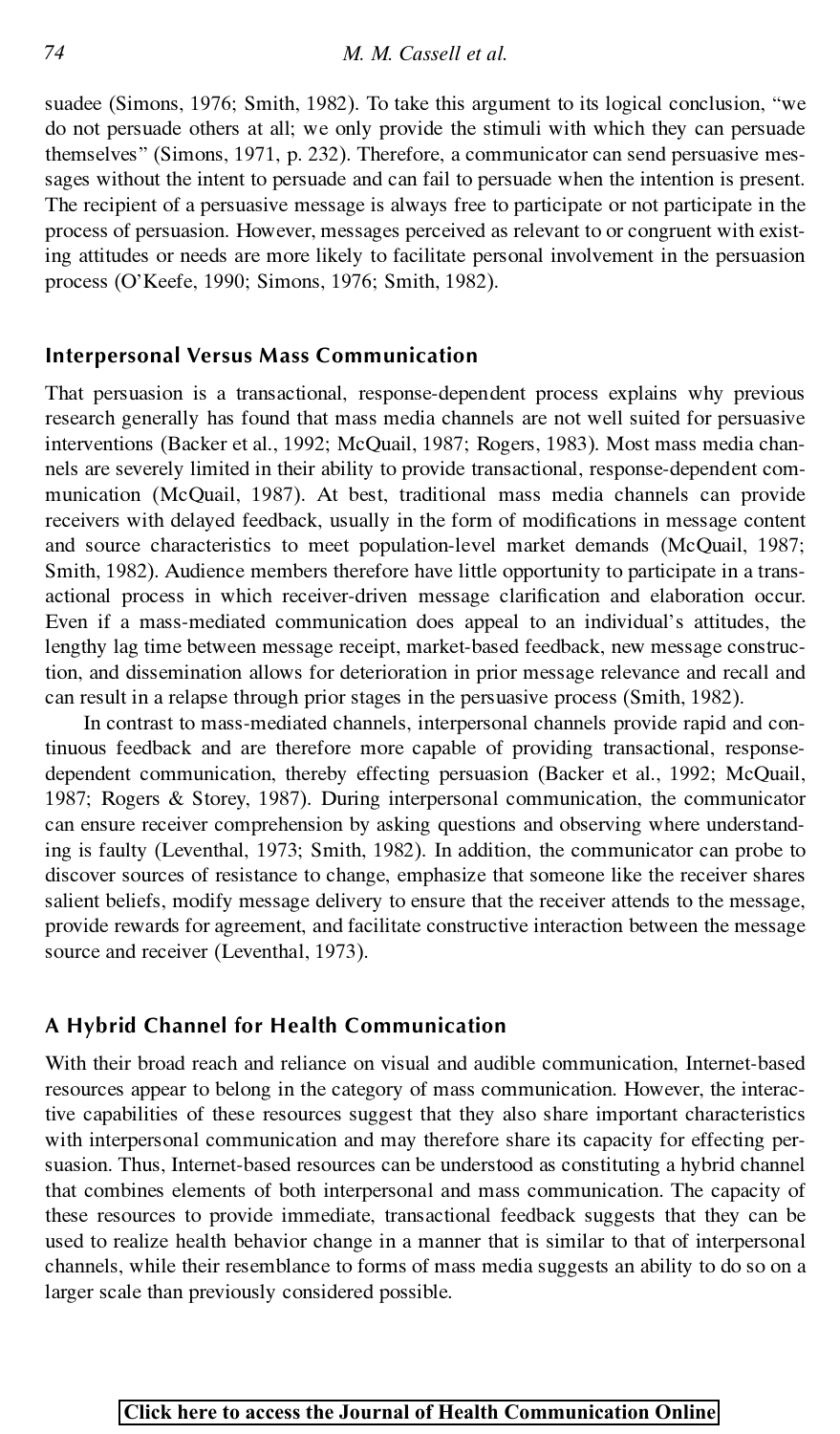#### *The Internet as Interpersonal Medium*

By soliciting information from individuals over the Internet and programming an Internetlinked computer to provide audible and visual feedback that is customized to be responsive to the solicited information, the Internet can be used to mimic the transactional and response-dependent qualities of interpersonal communication. An interactive cycle of specific feedback and customized response can be repeated over and over via the Internet to facilitate an individual's movement through the persuasive process. Along the way, both source and message factors can be instantly and dynamically modified to realize the persuasive advantages inherent in interpersonal channels. Graphics and video clips can be used to make the information source appear similar to the receiver, praise can be offered for receiver agreement, and the interactive process itself can be used to encourage receiver attention, facilitate message comprehension, and identify and modify potential sources of resistance to change.

To the extent that the World Wide Web and other Internet-based resources can mimic interpersonal communication, it should be possible to apply theories of health behavior on the Internet to achieve many of the persuasive benefits that these theories have brought to conventional interventions. For example, the health belief model holds that health behaviors are mediated by the perceived threat of a health outcome, the expected threat reduction caused by action, and the perceived benefits and barriers to taking action (Becker, 1974; Glanz  $&$  Rimer, 1995; Hochbaum, 1958). By providing health messages that are specific to individuals' perceived benefits and barriers, researchers have used the health belief model to promote healthier behaviors (Skinner, Strecher, & Hospers, 1994). This process of delivering messages to individuals that are based on their personal attributes is called message "tailoring" (Skinner et al., 1994). By electronically soliciting information on individuals' perceived benefits and barriers to behavior change and by delivering immediate tailored messages aimed at modifying these expectancies, the health belief model can be applied to design tailored Internet-based interventions.

Prochaska and DiClemente's stages of change model and Bandura's social cognitive theory could also be applied to Internet-based behavior change programs. The stages of change model focuses on behavior change as a process rather than an event and proposes that individuals at different stages of this process may need different messages that are specific to their situation (Glanz & Rimer, 1995; Prochaska & DiClemente, 1992). Researchers have demonstrated the effectiveness of applying the stages of change model to develop tailored interventions aimed at smoking cessation and other health-related behaviors (Glanz & Rimer, 1995). The interactive capabilities of the World Wide Web can provide for immediate, on-line assessments of individuals' stage progress and can quickly deliver relevant stage-specific messages. These characteristics indicate that the Web can accommodate stage-based interventions.

Social cognitive theory posits that behavior influences, and is influenced by, constant interactions with personal and environmental conditions (Bandura, 1978, 1986; Perry, Baranowski, & Parcel, 1990). These interactions help to shape individuals' expectancies regarding the performance of behaviors, and Bandura has noted that when individuals lack confidence in their ability to perform certain behaviors (when they lack self-efficacy) or have adverse expectations of the outcomes of these behaviors, they are less likely to engage in such behaviors (Bandura, 1978, 1986; Perry et al., 1990). However, by approaching behavior change in small steps, modeling positive outcomes of new behavior with credible role models, and demonstrating the similarities between new behavior and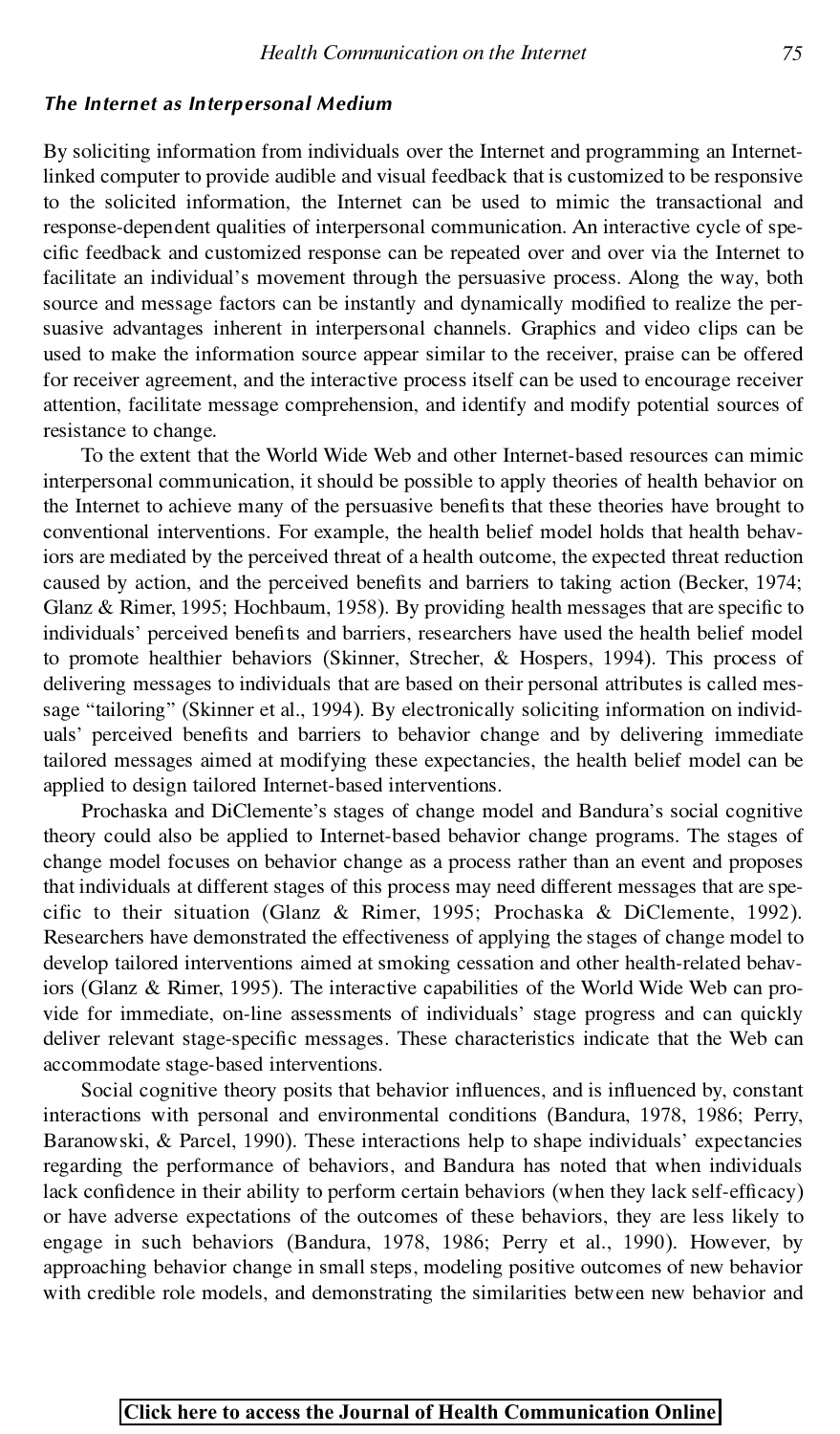previously mastered behaviors, health educators have been able to apply social cognitive theory to motivate individuals to pursue healthier activities (Perry et al., 1990). What is required is an understanding of each individual's attitudes regarding the behavior and the creation of messages that target these attitudes (Perry et al., 1990). The Internet's interactive capabilities render the channel well suited to this type of transaction, and the World Wide Web can be used to provide individuals with many of the components social cognitive theory suggests are essential for behavior change. Visual and audible cues can be used to provide individuals with knowledge, model necessary skills, modify limiting expectancies, and increase self-efficacy through appropriate reinforcement and support (Perry et al., 1990).

#### *The Internet as Mass Medium*

Like traditional mass media formats, the Internet has the capacity to economically reach large and geographically diffuse audiences. Radio, television, and print media have demonstrated their enormous capacity for message dissemination, and public health professionals have used these channels to expand the reach of their interventions (Alemi & Higley, 1995; Amezcua et al., 1990; Campbell et al., 1994; Chamberlain, 1996; Hornik, 1989; Maibach & Holtgrave, 1995; Rogers & Storey, 1987; Wallack, 1989). From the broadcasting of public service announcements over the airwaves (DeJong & Atkin, 1995; Pierce, Anderson, Romano, Meissner, & Odenkirchen, 1992; Siska, Jason, Murdoch, Yang, & Donovan, 1992), to the creation of school- and clinic-based educational computer programs (Gillispie & Ellis, 1993; Hahn & Nicholson, 1986; Lapham, Henley, & Kleyboecker, 1993; Lieberman, 1992; Skinner, Siefried, Kegler, & Strecher, 1993), to the development of health-oriented newsletters and magazines (Anonymous, 1992a, 1992b; Hazel, 1992; McFall et al., 1993), there are currently many examples of using mass media channels for health promotion.

Internet-based resources could similarly be used to deliver theory-based health communications to the general population. Members of a target audience need not know how to use a computer—or even have access to one—to have access to video, audio, and textbased information supplied through the Internet. The technology already exists to supply individuals with high-speed Internet connections through their home television sets. Userfriendly interfaces such as touch screens, voice recognition, and hand-held remote controls can be used instead of keyboards to interact with programs on the Internet. Thus, the Internet has the potential to reach those with low computer and reading literacy levels with a wide array of visual and audible cues.

Public health interventions that use Internet-based technologies could be delivered in familiar intervention sites, such as clinics, schools, community centers, workplace settings, and the home. Indeed, in some occupational and educational settings, access to the Internet has already become commonplace. Although access is still limited for many population segments, the current trend in the Internet's growth suggests that it will become a more popular, pervasive, and accessible form of media in the next decade (Chamberlain, 1996; Nielsen Media Research, 1997; GVU, 1997). The Internet could also be used in conjunction with other interpersonal and mass media channels to expand the reach of public health programs and promote program effectiveness.

Like other forms of mass media, the Internet is a fast-paced, competitive, and increasingly commercialized medium. To compete successfully for audience attention, healthrelated communications have to be polished and engaging. Public health professionals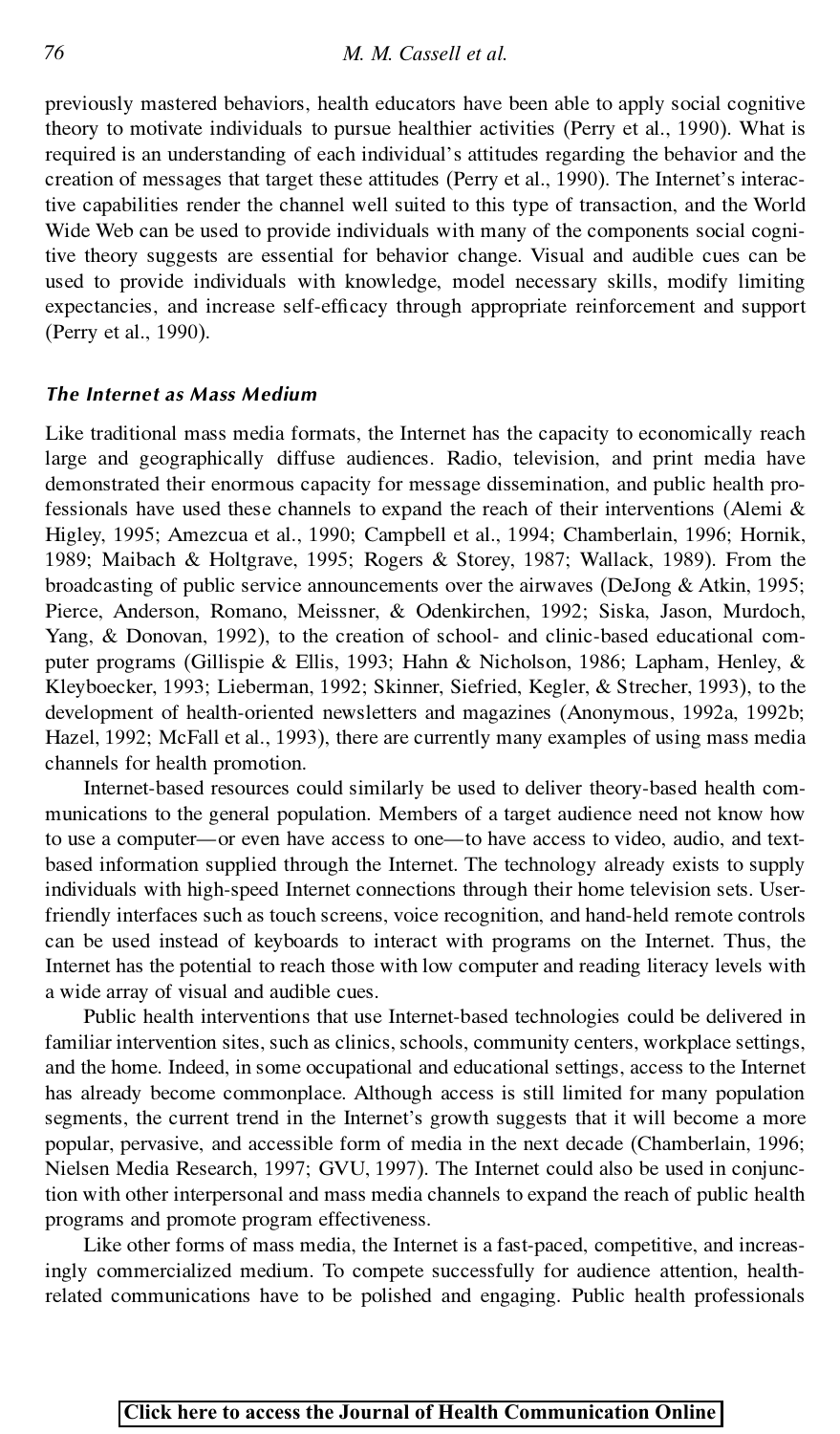have already met this challenge by developing televised antismoking (Bal, Kizer, Felten, Mozar; & Niemeyer, 1990) and AIDS prevention (Gentry & Jorgensen, 1991; Keiser, 1991) campaigns that have been recognized widely for their production quality and commercial appeal. Internet-based health communications will similarly need strong design features and high production quality if they are to acquire and retain audience attention.

A key assumption underlying this model of intervention is that the cost of producing and disseminating such communications will be offset by the broad reach of the medium. But it should also be noted that the costs of most Internet-based health communication programs should fall well below those of televised and other mass media-based projects. Many World Wide Web sites, for example, are created by individuals in the home with their personal computers and a small annual investment to maintain a link to the Internet. The significant costs involved in providing health communications on the Internet will be associated more with the layout, design, and other production costs of the communication program than with actually placing the program on the Internet.

### **Conclusion**

The channel characteristics of the World Wide Web and other Internet-based resources suggest that these resources constitute a hybrid channel with the persuasive capabilities of interpersonal communication and the broad reach of mass media. To the extent that Internet-based resources can mimic interpersonal communication, theories and principles of behavioral science can be applied via these resources to promote healthier behaviors. This possibility alone should merit the attention of public health professionals. But Internet-based resources also enable health professionals to disseminate persuasive health communications to an expanding global audience at relatively low cost.

The potential of Internet-based resources to marry the advantages of interpersonal and mass communication provides a strong rationale for research leading to the development of Internet-based public health interventions. Such research is needed not only to test the effectiveness of the Internet as a site for interventions that promote health behavior change but to investigate the capacity of the Internet to deliver health education information and programs for informed decision making about health-related issues. Conducting Internetbased research will present a number of methodological challenges, particularly with regard to probability sampling, measurement validity, protection of condentiality, and other facets of ethical research involving human subjects.

Perhaps the greatest challenge to developing effective Internet-based health communications is that such endeavors require expertise in behavioral science theory, research methods, communication technology, and advertising and promotions. Although multidisciplinary teams are used widely to develop public health programs, teams having these particular disciplines are quite rare. Establishing such teams will be a necessary, challenging, and exciting aspect in the development of Internet-based public health interventions that are both salient and effective.

#### **References**

- Ajzen, I., & Fishbein, M. (1980). *Understanding attitudes and predicting behavior*. Englewood Cliffs, NJ: Prentice Hall.
- Alemi, F., & Higley, P. (1995). Reaction to "talking" computers assessing health risks. *Medical Care, 33*, 227–233.

#### **[Click here to access the Journal of Health Communication Online](http://taylorandfrancis.metapress.com/link.asp?id=100673 )**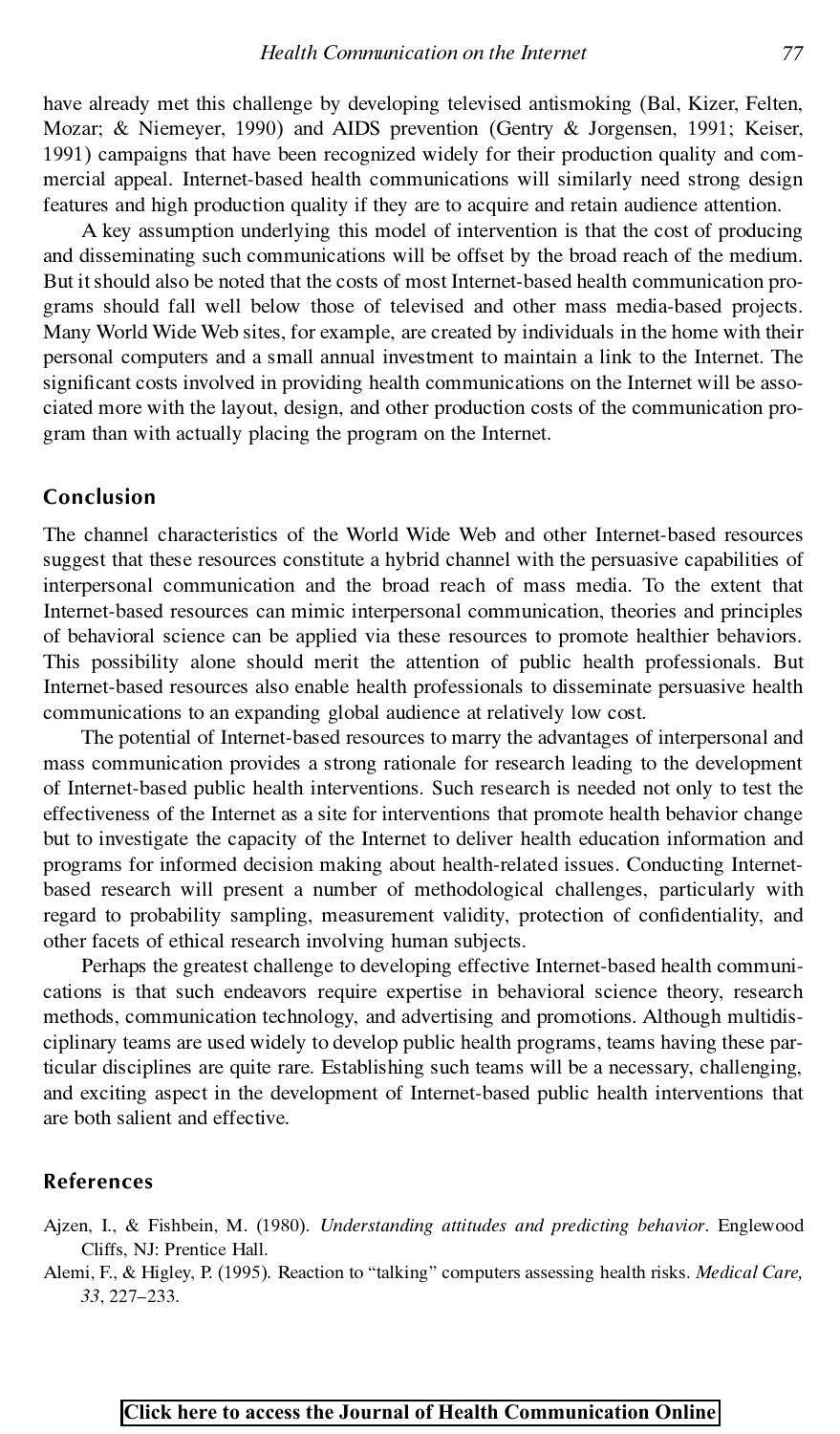- Amezcua, C., McAllister, A., Ramirez, A., & Espinoza, R. (1990). A su salud: Health promotion in a Mexican-American border community. In N. Bracht (Ed.), *Health promotion at the community level* (pp. 257–277). Newbury Park, CA: Sage.
- Anonymous. (1992a). AIDS newsletters offer needed advice. *AORN Journal 55*, 1158.
- Anonymous. (1992b). Newsletters respond to AIDS and to cancer information overload. *Annals of Allergy, 68*(4), A42.
- Audi, R. (1974). A cognitive-motivational theory of attitudes. *Southwestern Journal of Philosophy, 5*(1), 77–88.
- Backer, T. E., Rogers, E. M., & Sopory, P. (1992). *Designing health communication campaigns: What works?* Newbury Park, CA: Sage.
- Bagozzi, R. P. (1978). The construct validity of the affective, behavioral and cognitive components of attitude by analysis of covariance structures. *Multivariate Behavioral Research, 13*, 9–31.
- Bagozzi, R. P., Tybout, A. M., Craig, C. S., & Sternthal, B. (1979). The construct validity of the tripartite classification of attitudes. *Journal of Marketing Research*, 16, 88-95.
- Bal, D. G., Kizer, K. W., Felten, P. G., Mozar, H. N., & Niemeyer, D. (1990). Reducing tobacco consumption in California. *Journal of the American Medical Association, 264*, 1570–1574.
- Bandura, A. (1978). The self system in reciprocal determinism. *American Psychologist, 33*, 344–358.
- Bandura, A. (1986). *Social foundations of thoughts and action*. Englewood Cliffs, NJ: Prentice Hall.
- Becker, M. E. (1974). The health belief model and personal health behavior. *Health Education monographs, 2*(4).
- Breckler, S. J. (1984). Empirical validation of affect, behavior and cognition as distinct components of attitude. *Journal of Personality and Social Psychology, 47*, 1191–1205.
- Campbell, M. K., DeVellis, B. M., Strecher, V. J., Ammerman, A. S., DeVellis, R., & Strandler, R. S. (1994). Improving dietary behavior: The effectiveness of tailored messages in primary care settings. *American Journal of Public Health, 84*, 783–787.
- Chamberlain, M. A. (1996). Health communication: Making the most of new media technologies— An international overview. *Journal of Health Communication, 1*(1), 43–50.
- DeJong, W., & Atkin, C. K. (1995). A review of national television PSA campaigns for preventing alcohol-impaired driving, 1987–1992. *Journal of Public Health Policy, 16*(1), 59–80.
- Gentry, E. M., & Jorgensen, C. M. (1991). Monitoring the exposure of "America Responds to AIDS" PSA campaign. *Public Health Reports, 106*, 651–655.
- Gillispie, M. A., & Ellis, L. B. M. (1993). Computer-based patient education revisited. *Journal of Medical Systems, 17*(3/4), 119–125.
- Glanz, K., & Rimer, B. K. (1995, July). Theory at a glance: A guide for the health promotion practice. (No. 95-3896). Baltimore: National Institutes of Health. pp. 9–45.
- Graphic, Visualization, & Usability Center. (1997). *GVU's Seventh WWW Survey Results*. URL: http:www.gvu.gatech.edu/user\_surveys/survey-1997-04/ .
- Hahn, J. S., & Nicholson, T. (1986). The role of computers in health education: Some lessons from instructional technology. *Family and Community Health, 9*(2), 64–67.
- Hazel, C. (1992). Patient newsletters: Why do they work for some practices and not for others? *Dentistry Today, 11*(4), 82–83.
- Hochbaum, G. M. (1958). *Public participation in medical screening programs: A sociopsychological study*. Washington, DC: U.S. Department of Health Education, and Welfare.
- Hornik, R. C. (1989). Channel effectiveness in development communications campaigns. In R. E. Rice & C. E. Atkin (Eds.), *Public communication campaigns* (pp. 309–319). Newbury Park, CA: Sage.
- Keiser, N. H. (1991). Strategies of media marketing for "America Responds to AIDS" and applying lessons learned. *Public Health Reports, 106*, 623–627.
- Kelman, H. C. (1961). Processes of opinion change. *Public Opinion Quarterly, 25*, 57–78.
- Lalljee, M., Brown, L. B., & Ginsburg, G. P. (1984). Attitudes: Disposition, behaviour, or evaluation? *British Journal of Social Psychology, 23*, 233–244.
- Lapham, S. C., Henley, E., & Kleyboecker, K. (1993). Prenatal behavioral risk screening by com puter among Native Americans. *Family Medicine, 25*, 197–202.